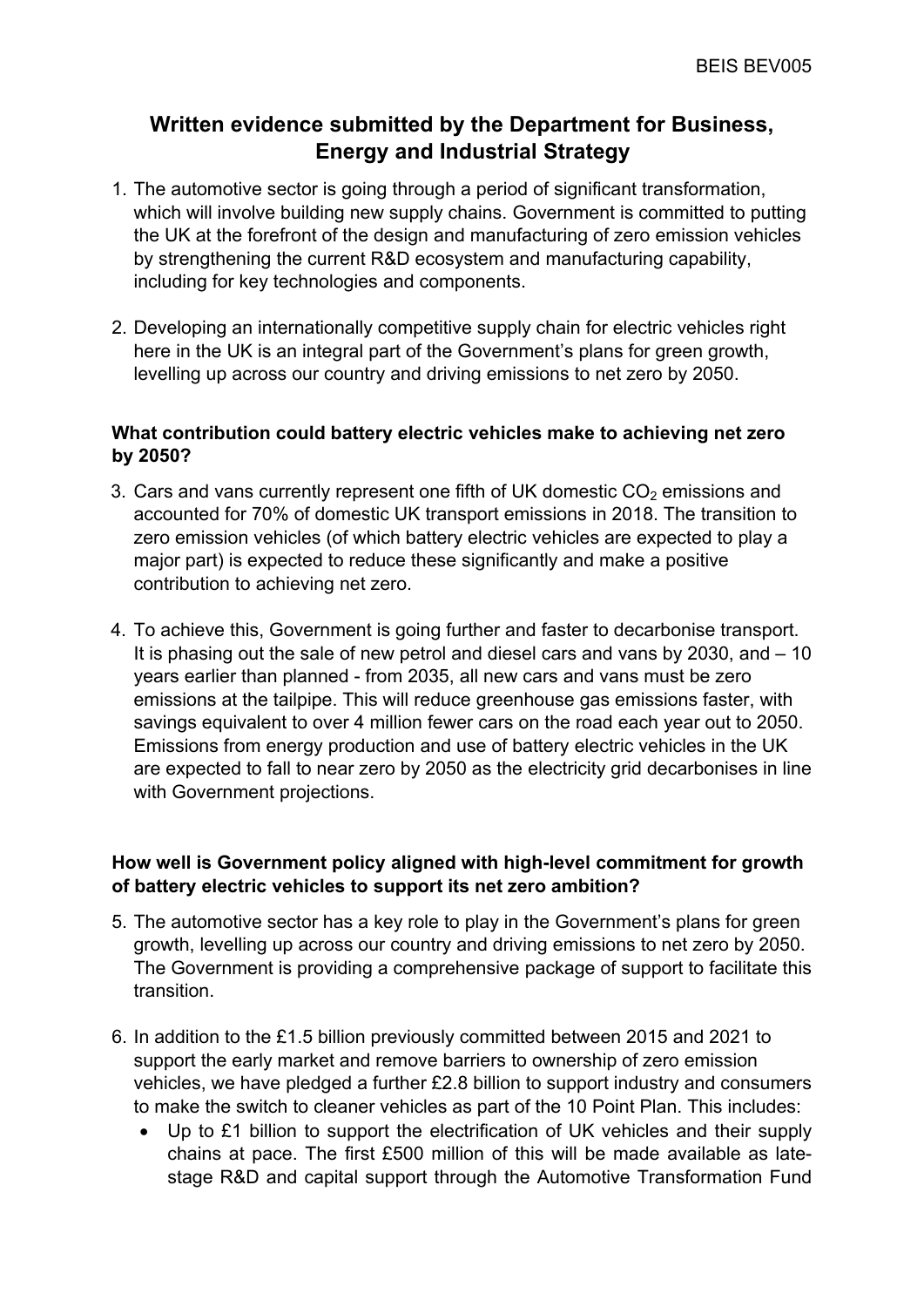(ATF) over the next four years.

- £1.3 billion over the next four years to support the continued roll-out of chargepoints on motorways and major A roads, in homes and businesses and on-street. Government is also supporting the deployment of rapid chargepoints.
- Government has provided additional funding for the Plug-in Vehicle Grants, bringing the total to £582m and will incentivise consumers to transition to zero emission vehicles.

#### **Are the UK supply chain opportunities around supply of batteries and power electronics, machines and drive supply chain clear?**

- 7. Government and stakeholders have analysed the potential supply chain opportunities, drawing on research findings from partners such as the Faraday Institution and the Advanced Propulsion Centre.
- 8. Research by the Faraday Institution has found that UK battery demand will reach approximately 140 GWh (approximately 7 gigafactories) per annum by 2040<sup>1</sup>. Looking to other components such as motors and drives, the UK currently has significant capability in R&D but a small industrial base for manufacture. There is great potential to rapidly industrialise this capability as these are expensive components and will contribute towards meeting Rules of Origin requirements in UK FTAs. Research from the Advanced Propulsion Centre (APC) has identified that opportunities for UK suppliers amount to £24 billion over the next four years.
- 9. Government investment seeks to maximise on this opportunity by targeting strategically important parts of the EV supply chain and focusing on where the UK has an existing comparative advantage or where there is potential to grow.

## **What natural advantages in terms of access to raw materials, renewable energy supply, technological readiness, IP or other competitive advantage does the UK have to encourage development of battery manufacture in the UK?**

- 10. The UK has a track record of being at the cutting edge of battery research ever since UK researchers discovered the first commercial lithium-ion battery and the resulting technological revolution. We also have the largest installed capacity of offshore wind in the world, with around 10GW in operation off its coasts.
- 11. The UK's strong incumbent chemical industry currently supply many foundation materials used by the major Asian battery makers. This includes Mitsubishi Chemicals Corporation who have the largest electrolyte capacity in Europe, and

 $1$  Note: This research was undertaken before the announcement of bringing forward the end of sale of petrol, diesel and hybrid cars and vans to 2030 which is expected to accelerate the trajectory of UK battery demand.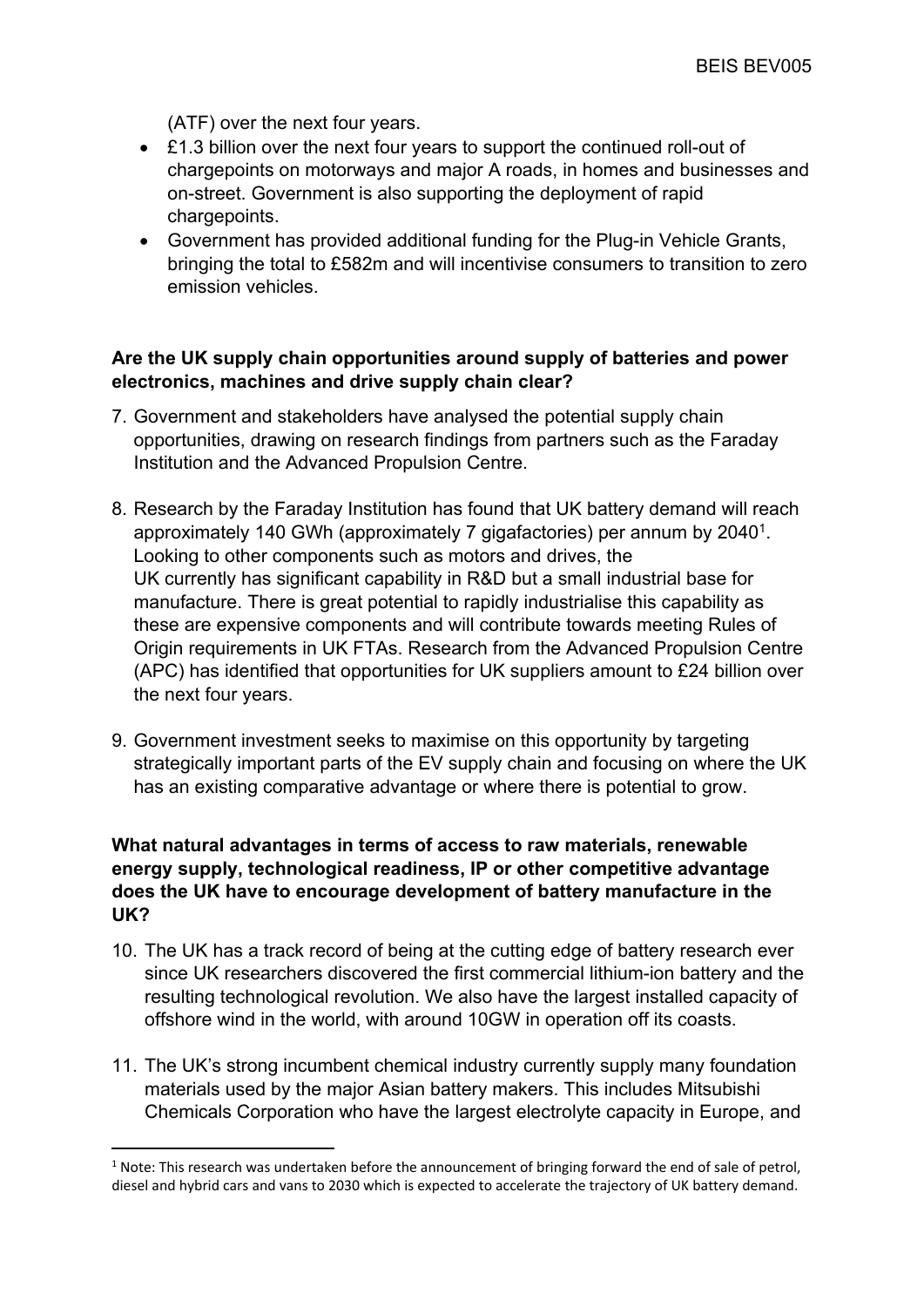Phillips 66 Ltd world leaders in production of high-quality graphite. These businesses can potentially manufacture and supply many of the inputs needed for EV batteries, both for UK manufacture and for export to Europe.

- 12. The Government is also supporting opportunities to secure the domestic extraction of critical materials. For example, we are supporting Cornish Lithium and Geothermal Engineering, who are collaborating to build a zero carbon, lithium extraction pilot plant at an existing site in Cornwall.
- 13. Moreover, the UK Battery Industrialisation Centre (UKBIC) in Coventry is the first of its kind globally and offers investors in battery manufacture open access to trialling manufacturing at scale and accelerate battery development.

### **What action is needed to support investment and establishment of UK gigafactories?**

- 14. Securing gigafactories is an absolute priority for Government. The Prime Minister has tasked BEIS and the Office for Investment to lead efforts on securing investment in gigafactories, working closely with relevant departments across government.
- 15. Through the £500 million Automotive Transformation Fund we are proactively engaging with potential battery manufacturers. The ATF is open to applications for support from businesses and investors in all parts of the UK. Government is working hand in hand with local authorities and other relevant stakeholders to attract investment.
- 16. In parallel we are also talking to vehicle manufacturers to better understand their battery requirements and which aspects of their supply chain they would most like to onshore. This information will inform our discussions with investors.

# **What should the Government do to ensure that gigafactories have a safe, reliable power supply which meets net zero requirements?**

- 17. The Government is committed to ensuring that homes and businesses have the certainty of secure electricity supplies they can rely on, now and in the future. The Capacity Market (CM) is our primary tool for delivering security of electricity supply at least cost to the consumer. It is open to participation by all technologies and ensures there is enough capacity available to meet peak demand in a range of scenarios through auctions held four years and one year ahead of delivery. The capacity auctions held to date have secured the majority of our capacity needs out to 2024/25.
- 18. We have made a number of reforms since its introduction in 2014, such as opening up participation to wind and solar, implementing carbon emissions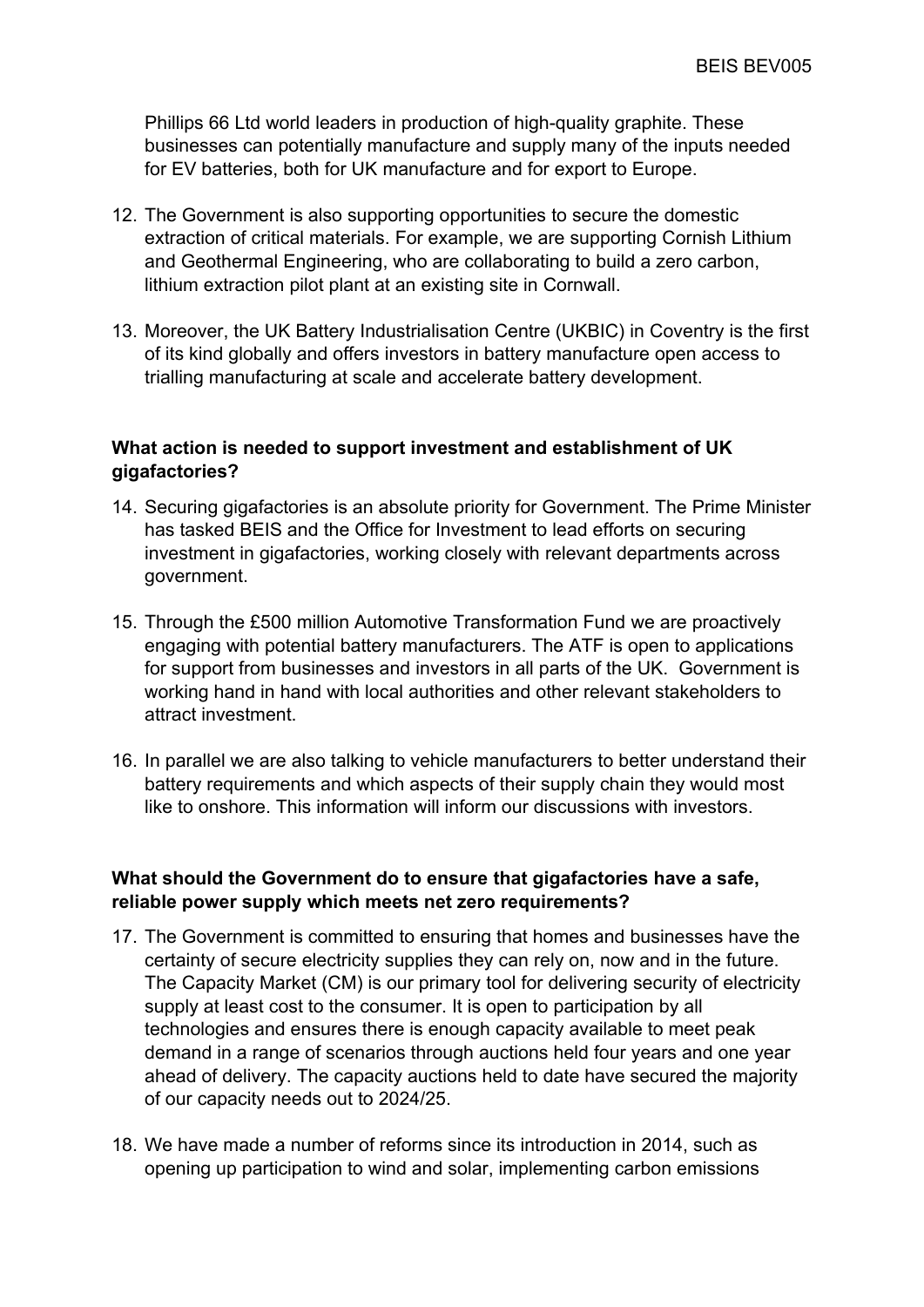limits, and providing demand side response with access to long term agreements. Our Ten-year Review of the Capacity Market will take place by 2024 and will support net zero requirements by ensuring the mechanism acts in concert with other markets. In the interim, we intend to review some of the issues and improvements identified through the Five-year Review, particularly those which can help ensure the CM is better aligned with our Net Zero ambition.

- 19. Low-carbon electricity will be a key enabler of our transition to a Net Zero economy, and we are continuing to increase our renewable generation capacity. The UK has the most offshore wind generation built anywhere in the world, with around a third of the global installed capacity. The Prime Minister's ten-point plan announced Government's ambition to advance this sector further, by quadrupling the capacity of offshore wind available to generate to 40GW by 2030.
- 20. Energy network companies are obliged and incentivised under a framework of price controls, set by the independent regulator Ofgem, to run their networks efficiently in the interests of all consumers, including connecting consumers with appropriate connection agreements and ensuring the networks provide sufficient capacity for all users' needs.

## **What action is needed to support growth of associated power electronics, machines and drive supply chain, including securing supply of raw materials and material processing?**

- 21. Government is investing £80 million through the Driving the Electric Revolution (DER) Challenge to accelerate the capability and growth of the UK's Power Electronics, Machines & Drives (PEMD) supply chain. DER provides support for collaborative R&D and talent and skills development, as well as funding for a network of Industrialisation Centres which will be used by industry and researchers to develop and scale up PEMD technologies and manufacturing processes.
- 22. DER has already supported projects relating to the recovery and recycling of Rare Earth Elements, and activities to facilitate the development of Rare Earth Element magnet supply chains in the UK. Government is also supporting innovation in this area, for example by providing innovation support to Greenspur, a company based in Hertfordshire, to trial a new type of magnet – which does not use rare earth minerals - at the Offshore Renewable Energy Catapult.

## **The Government has announced £1 billion of funding to support the electrification of UK vehicles and their supply chains. Is this figure sufficient? How should it be split between supply chains and gigafactories?**

23. As part of the Prime Minister's 10 point plan Government announced that the first £500m of the £1 billion previously committed would be made available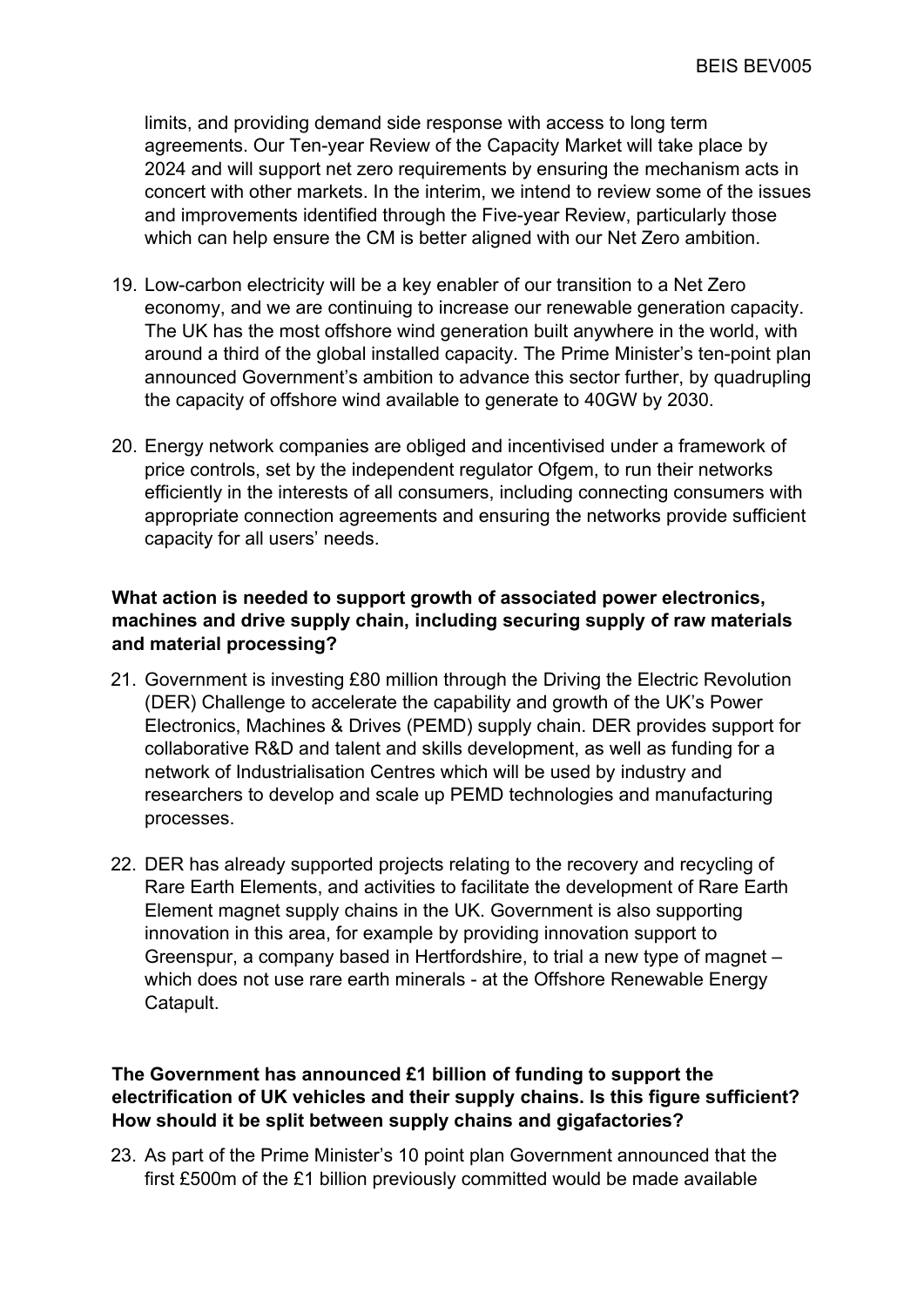through the Automotive Transformation Fund over the next four years. This commitment will help the UK stay at the forefront of the electric vehicle revolution and seize new opportunities for growth and innovation.

- 24. The Government has prioritised securing investment in gigafactories, as this is key for anchoring the mass manufacture of electric vehicles in the UK, safeguarding jobs, and driving emissions to net zero by 2050. Investment in other areas (motors, drives, power electronics and fuel cells) is also required.
- 25. Strategic prioritisation of investments is informed by continuously updated market intelligence and research by the Advanced Propulsion Centre, to ensure that funds support technologies which are key to development of the supply chain and have the greatest potential to be located in the UK.

### **The £1 billion Net Zero Innovation Portfolio will focus on research into low carbon technologies. What proportion of this funding should be directed towards battery electric vehicle research? What areas should ARIA target in distributing funding for high-risk, high-reward research into battery electric vehicles?**

- 26. The Net Zero Innovation Portfolio (NZIP) provides funding for low-carbon technologies and systems. It does not directly fund electric vehicle battery research, but the Energy Innovation Programme (2015-21) has contributed to the transition of the automotive sector by supporting innovation competitions on smart energy innovation. This includes up to £20 million for an electric vehicleto-grid programme to invest in demonstrators and feasibility studies for smart EV charging systems.
- 27. ARIA will set its own research priorities and define its own programmes of work. It will not be given a research mission by Government. The agency's focus will be to fund ground-breaking research; research that sparks transformational societal change through the creation of new technologies and new industries. Giving the agency an open remit will make it more likely to find and fund unusual research that is missed in the current system. If those opportunities exist in battery electric vehicles then ARIA will be expected to find them.
- 28. The Government has a comprehensive system of support for electric vehicle research, including the £318m Faraday Battery Challenge, which seeks to put the UK at the global forefront of the design, development, manufacturing, and recycling of electric batteries. This challenge takes a coordinated approach to join up R&D from fundamental research, applied development, and manufacturing scale-up through the UK Battery Industrialisation Centre. Latestage battery R&D is also in scope of the Advanced Propulsion Centre (APC) core competitions which is a key part of the UK's automotive transformation strategy. Government and industry have committed around £1 billion over 10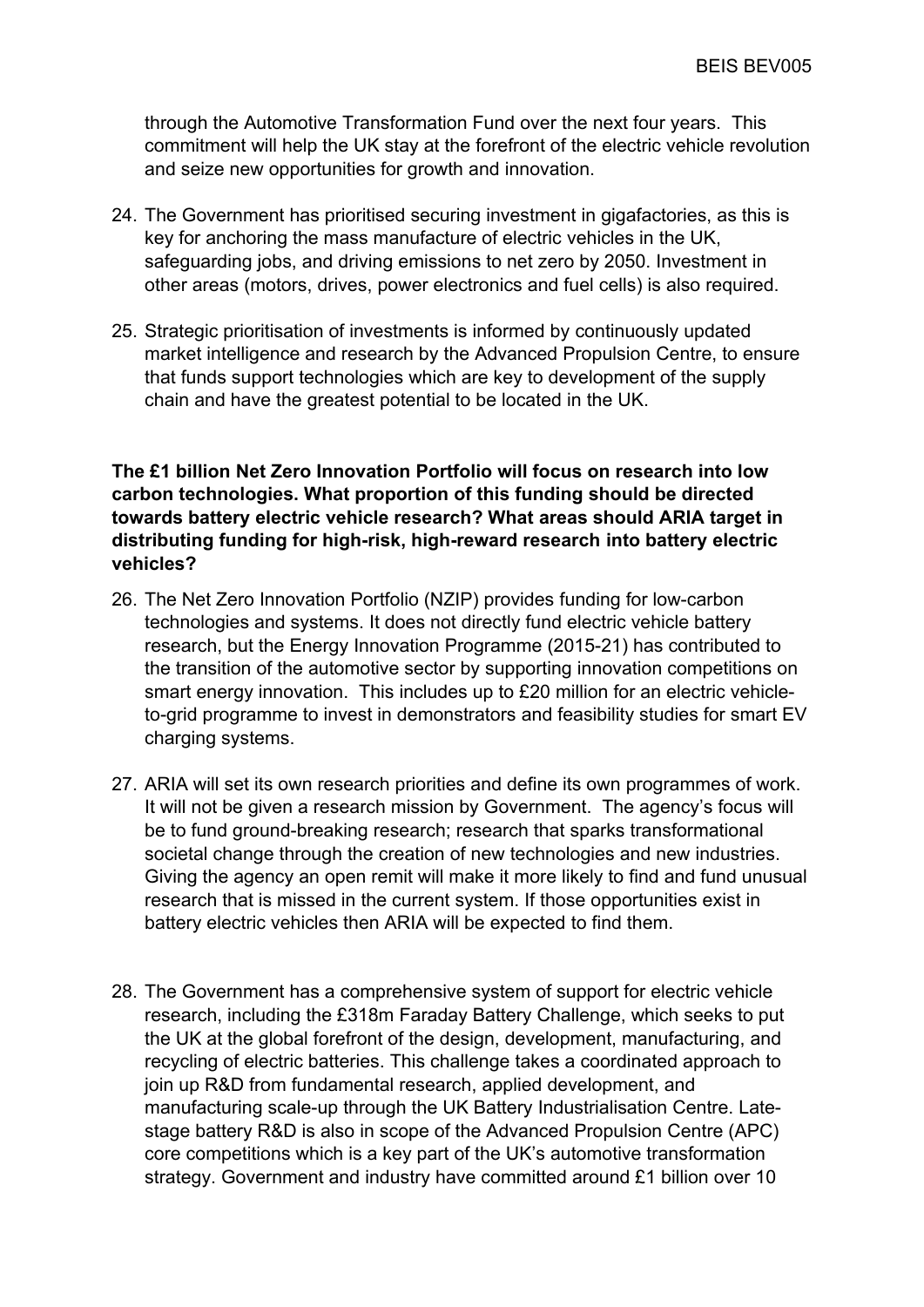years to 2023 though the APC for collaborative projects to research, develop, and commercialise the next generation of low carbon and zero emission vehicle technologies. The APC has a proven track record of success: it has awarded funding for 70 collaborative R&D projects which have helped create and safeguard nearly 47,000 jobs (person years equivalent) and are projected to save 244 million tonnes of  $CO<sub>2</sub>$ .

## **What steps should be taken to ensure the UK workforce has the necessary skills to staff gigafactories and their supporting supply chains?**

- 29. We recognise the need to ensure the existing workforce is upskilled/re-skilled and that new entrants to the automotive industry are appropriately trained and we have been working through the Automotive Council and others to support these efforts.
- 30. The Automotive Skills Working Group (part of the Automotive Council) works with Government to identify and deliver skills for the current and future workforce. In addition, the Green Jobs Taskforce is currently developing policy options to ensure the UK has the required skills across sector – including automotive – to achieve Net Zero.
- 31. Skills development in the electric vehicle supply chain is also supported by the Driving the Electric Revolution Challenge which has allocated up to £6 million to support development of skills in electrification technologies and provide training at all levels to help upskill and grow the workforce while the Emerging Skills Project, led by the High Value Manufacturing Catapult, aims to address the future skills gap in manufacturing and the wider engineering workforce.

# **What measures should the Government take to ensure that minerals for battery electric vehicles are sourced in a responsible way?**

- 32. We are aware of the social, environmental and supply concerns surrounding the mining of raw materials for EV batteries and are working to address these:
	- 1. Technology and recycling: Government and industry are funding research to develop new battery chemistries which reduce the percentages of critical raw materials (such as cobalt) in EV batteries. Additionally, the Faraday Battery Challenge and the Advanced Propulsion Centre are looking to localise more of the battery supply chain to the UK. Recycling will also reduce the raw materials needed for battery production.
	- 2. International collaboration and guidance: The Faraday Institution participates in the Global Battery Alliance (a World Economic Forum initiative) seeking to address the human, health and environmental challenges of batteries. Additionally, as an active member of the Organisation for Economic Cooperation and Development (OECD), we encourage states and those working in the industry to implement the OECD's Due Diligence Guidance for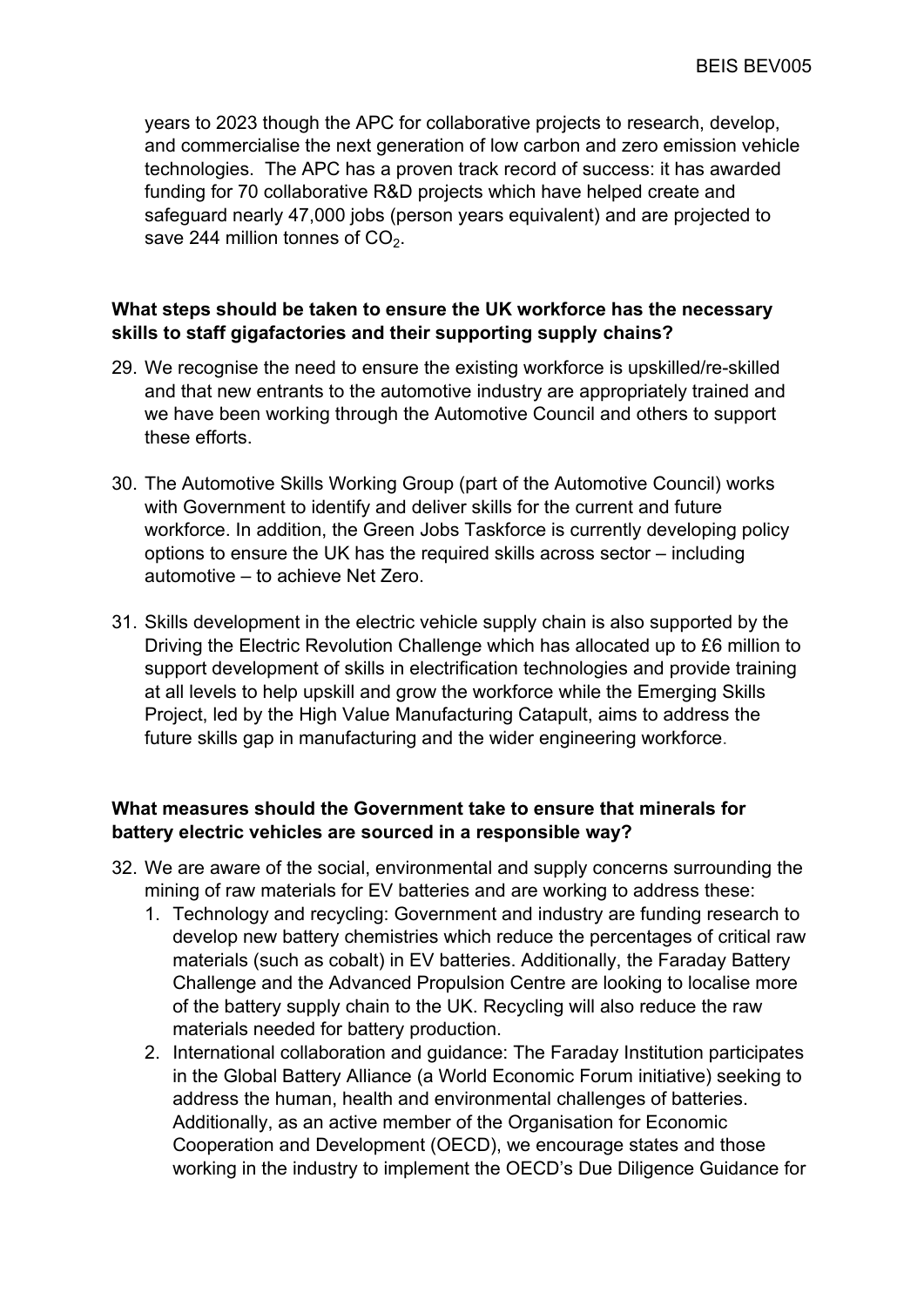Responsible Supply Chains of Minerals from Conflict-Affected and High-Risk Areas.

3. Responsible sourcing and governance programmes: The Government is committed to ending modern slavery, forced labour and human trafficking worldwide by 2030 (part of the UN Global Goals for Sustainable Development). The FCDO is also working on strengthening transparency, improving governance, and the resolution of complex challenges around cobalt from artisanal mines. FCDO are working directly with civil society and mining companies to develop innovative approaches for ending child labour and human rights abuses. DIT also supported the London Metal Exchange in developing responsible sourcing requirements, which all listed brands must adhere to.

#### **What action can Government take to support growth of secondary markets to extend lifetime use of EV batteries?**

- 33. We are keen to create a circular economy for electric vehicle batteries to maximise the economic and environmental opportunities of the transition to zero emission vehicles. This involves work in three areas:
	- 1. Innovation: The £318m Faraday Battery Challenge is tackling the technical challenges of reusing and recycling battery components, with an aim of making them 95% recyclable by 2035, up from 10-50% today.
	- 2. Infrastructure: We are supporting research to develop UK battery recycling infrastructure.
	- 3. Regulatory environment: The 2009 Waste Batteries Regulations bans the disposal of EV batteries to landfill or incineration. Battery producers are obligated to take back EV batteries free-of-charge and treat them at approved facilities.
- 34. Lithium ion batteries slowly degrade in performance with time and hold less charge as they age. When EVs reach end-of-life, remaining battery storage capacity is expected to be over 70%. To extract maximum economic value and minimise environmental impacts, EV batteries can then be recycled for use in other applications where performance requirements are less demanding such as in grid power systems. An example where this is being done by a UK company for home electricity storage systems is Powervault, which were funded under the Government's Energy Entrepreneurs Fund innovation programme.
- 35. Government is facilitating the deployment of storage through the joint Ofgem and BEIS Smart Systems and Flexibility Plan which sets out actions that Government, Ofgem and industry will take to harness the benefits of smart energy solutions. Our approach centres on creating a best-inclass regulatory framework for storage by removing regulatory and policy barriers, ensuring that markets reflect the value of flexibility to the system and investing in innovation. In partnership with Ofgem we are developing a new Smart Systems